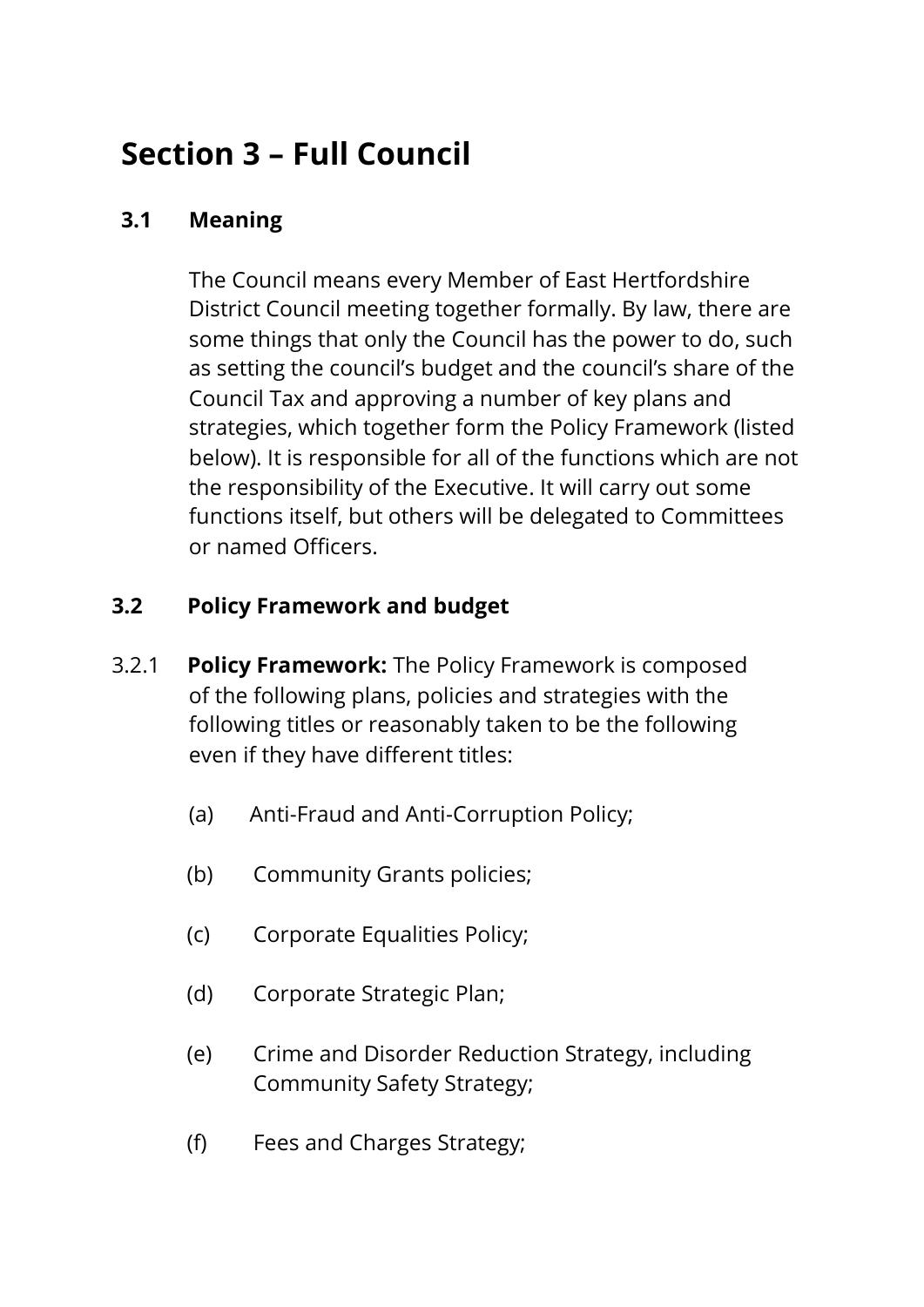- (g) Gambling Statement of Principles;
- (h) Health and Wellbeing Strategy;
- (i) Housing Strategy, Allocations Scheme, Tenancy Strategy, Homelessness Strategy, and Private Sector Housing Assistance Policy;
- (j) ICT Strategy;
- (k) Licensing Statement of Policy;
- (l) Parking policies;
- (m) Pay Policy Statement;
- (n) Plans and strategies which together comprise the District Plan (and Harlow and Gilston Garden Town project), Supplementary Planning Documents, final Masterplans and associated development guidance;
- (o) Safeguarding Policy;
- (p) Taxi policies, including the Driver Suitability Policy;
- (q) Treasury Management Strategy; and
- (r) Whistleblowing Policy.
- (s) Council Tax Reduction Scheme
- 3.2.2 **The budget:** The Council will be responsible for the adoption of its annual budget. Once the annual budget is in place it will be the responsibility of the Executive to implement it. The budget consists of the: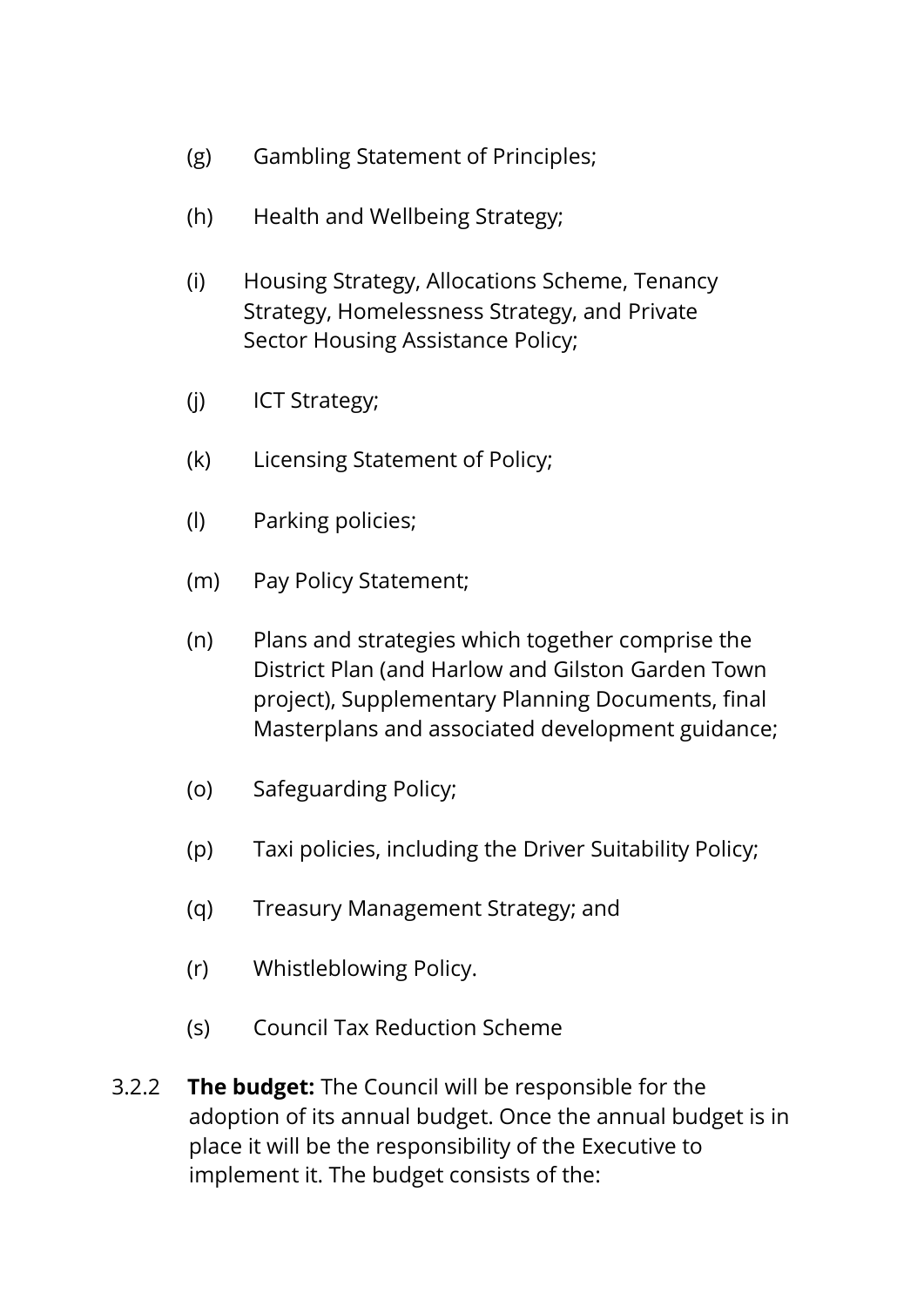- (a) revenue budget;
- (b) capital programme;
- (c) medium term financial strategy (covering revenue and capital);
- (d) prudential indicators including borrowing limits; and
- (e) treasury management and investment strategy.
- 3.2.3 The annual budget includes:
	- (a) the allocation of financial resources to different services and projects and proposed contingency funds;
	- (b) the Council Tax base and setting the Council Tax;
	- (c) decisions relating to the control of the council's borrowing requirements, investments and capital expenditure; and
	- (d) the setting of virement limits.
- 3.2.4 Any additional budget requirements during the course of the year will be approved according to thresholds set out in the Financial Procedure Rules Appendix 1.

#### **3.3 Functions of the Council**

- 3.3.1 Only the Council may exercise the following functions:
	- (a) adopting and changing the Constitution in line with Section 2;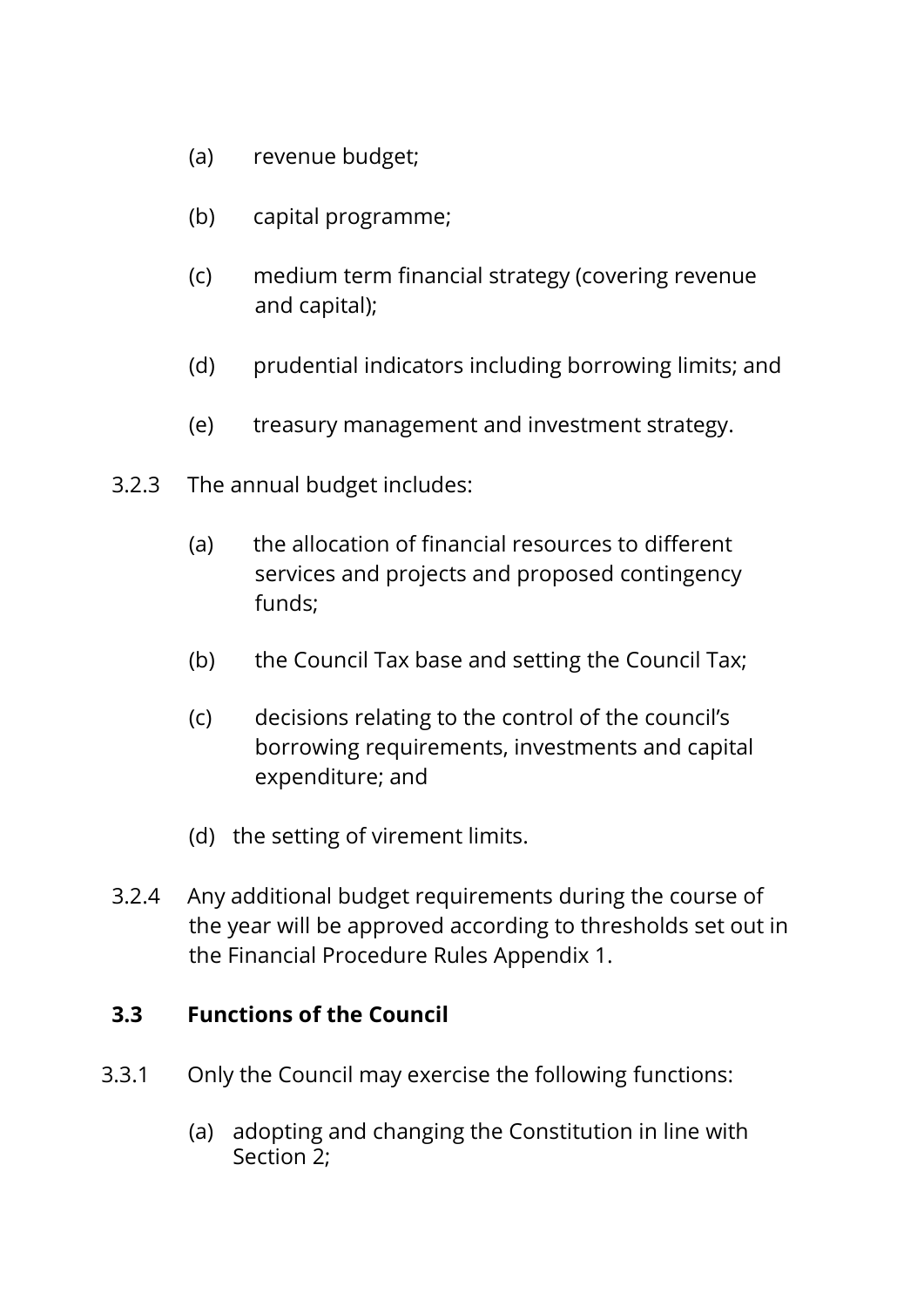- (b) approving and adopting the Policy Framework;
- (c) approving and adopting the council's annual Budget;
- (d) considering a referendum on Council Tax increases and associated matters;
- (e) approving for the purposes of public consultation draft proposals associated with the preparation of, alterations to, or the replacement of the plans and strategies which together comprise the District Plan;
- (f) subject to the urgency procedure set out in the Budget and Policy Framework Procedure Rules in Section 13 of the Constitution, making decisions about any matter in the discharge of an executive function which is covered by the Policy Framework or budget where the decision maker is minded to make it in a manner which would be contrary to the Policy Framework or contrary to or not wholly in accordance with the budget;
- (g) electing the Leader;
- (h) removing the Leader by resolution and electing a replacement in accordance with Section 4;
- (i) determining the political balance of the Council and the allocation of seats in accordance with it or by unanimous vote in some other way as the Council sees fit;
- (j) deciding which Committees of the Council to establish for the Civic Year and the size and Terms of Reference for those committees;
- (k) with regard to Committees of the Council, deciding the allocation of seats and substitutes to Political Groups in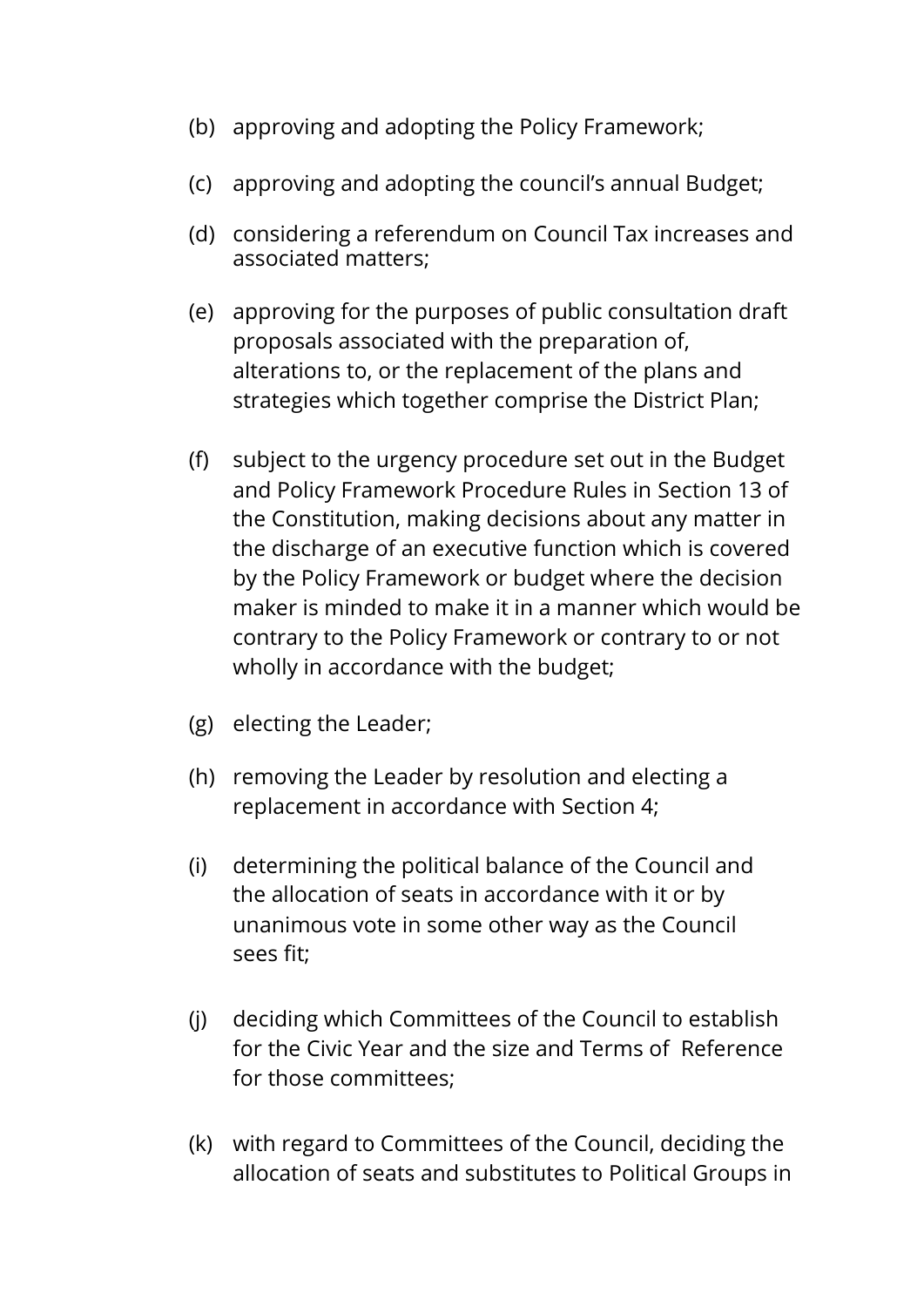accordance with the political balance rules;

- (l) receiving, or arranging the delegation of, nominations of Members to serve on each Committee of the Council and any outside body for which a new appointment or re-appointment is required;
- (m) considering recommendations from the Independent Remuneration Panel and adopting a Members' Allowance Scheme;
- (n) appointing Members to Outside Bodies unless this is a function of the Executive or has been delegated by the Council;
- (o) the ratification of the appointment or notice of dismissal to the Head of Paid Service, Chief Finance Officer or Monitoring Officer, prior to such action being taken (and in respect of dismissal, having taken into account any advice, views or recommendations, conclusions of any investigation from the Panel and representations of the Officer concerned);
- (p) any electoral matters requiring a decision by the Council including the appointment of an Electoral Registration Officer and a Returning or Acting Returning Officer (to act in connection with Parliamentary, District, County, Police Commissioner, and referenda);
- (q) conferring the title of Honorary Alderman or the Honorary Freedom of the District;
- (r) making, amending, revoking, re-enacting or adopting bylaws and promoting or opposing the making of local legislation or personal bills;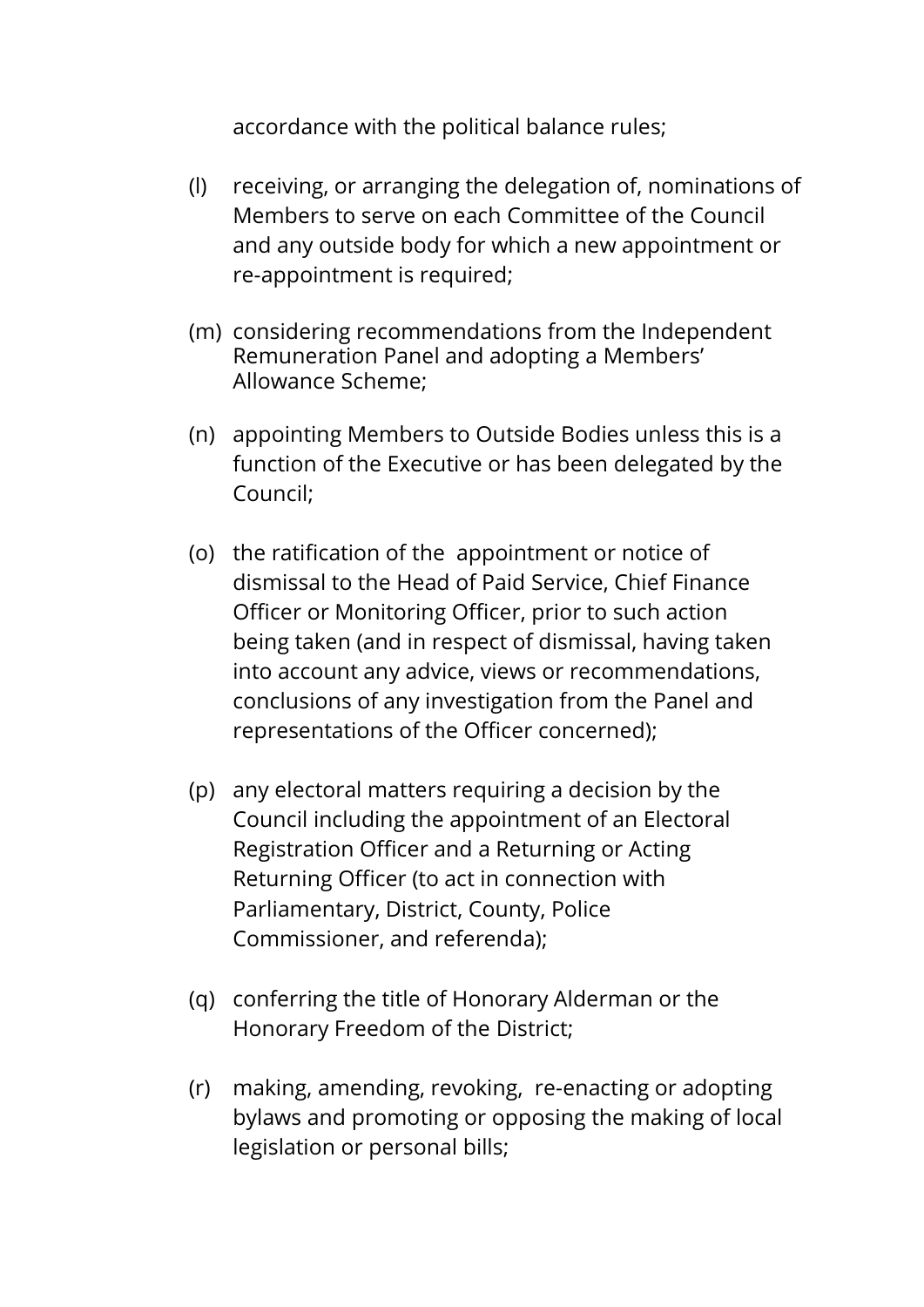- (s) all Local Choice Functions set out in paragraph 3.42 of this Section which the Council decides should be taken by itself rather than the Executive;
- (t) review and agree proposals on polling districts, polling places and polling stations, district boundaries, electoral Wards and the number of District Councillors;
- (u) to consider, make, amend or withdraw compulsory purchase orders;
- (v) appointing the Chairman and Vice-Chairman of the Council;
- (w) agreeing an Annual Schedule of meetings;
- (x) changing the name of the district; and
- (y) all other matters which, by law, must be reserved to the Council.

#### **3.4 Council meetings**

- 3.4.1 There are three types of Council meeting:
	- (a) the Annual Meeting;
	- (b) Ordinary Meetings; and
	- (c) Extraordinary Meetings.
- 3.4.2 For all purposes of the Constitution the term "meeting" is not limited in meaning to a meeting of persons all of whom, or any of whom, are present in the same place and may be wholly or partly through remote means including (but not limited to) video conferencing, live webcast, and live interactive streaming provided such remote means are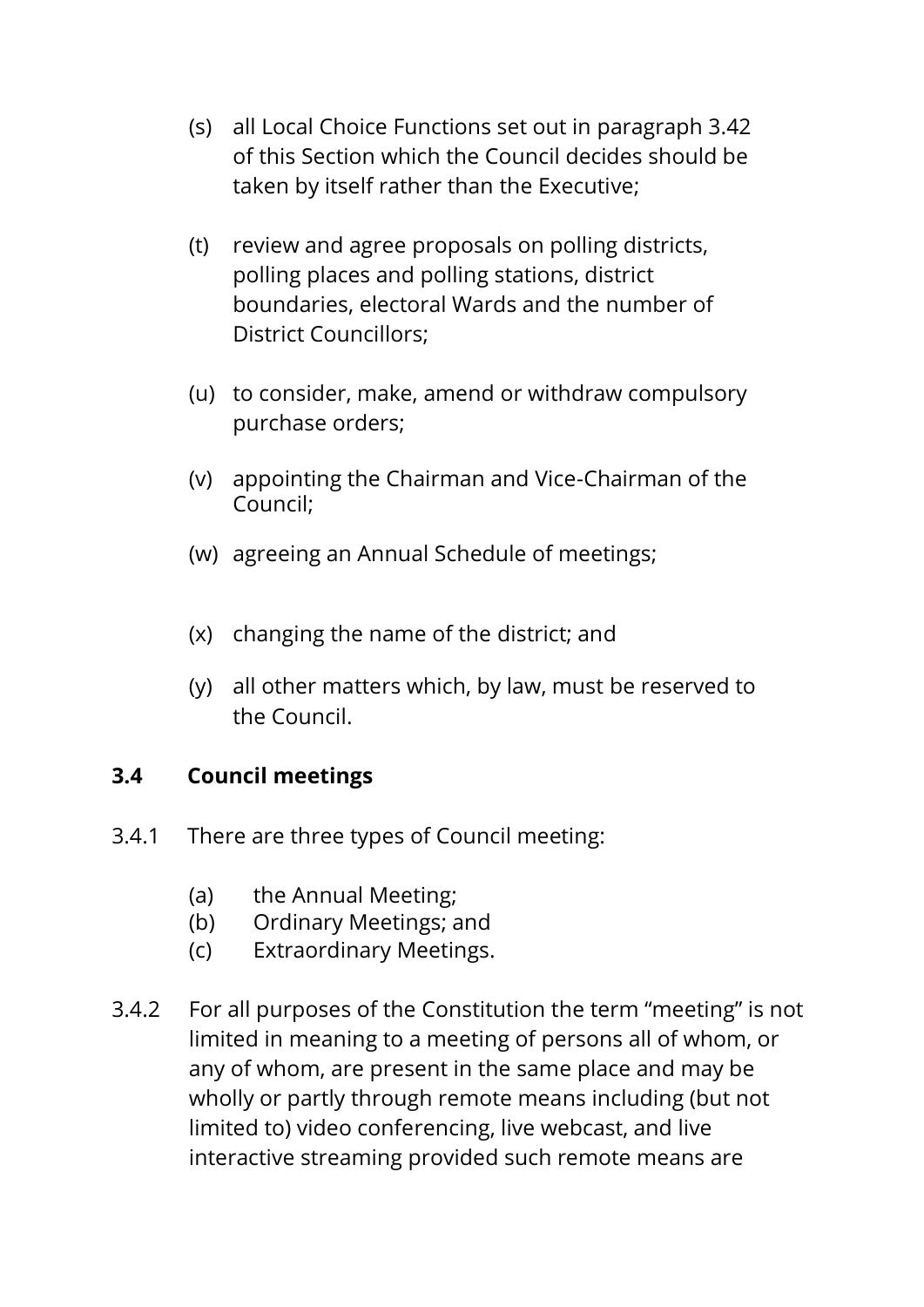legally permissible under relevant legislation.

3.4.3 Each type of Council meeting will be conducted in accordance with the Council Procedure Rules at paragraphs 3.6 – 3.34 of this Constitution.

#### **3.5 Responsibility for functions**

3.5.1 The Council will maintain the tables setting out the responsibilities for the Council's functions which are not the responsibility of the Executive.

### **3.6 Chairman of the Council**

- 3.6.1 The Chairman and Vice Chairman will be elected annually by the Council.
- 3.6.2 Neither the Chairman nor the Vice Chairman may be a member of the Executive.
- 3.6.3 The Chairman and in their absence the Vice Chairman have the following roles.

#### **3.7 Ceremonial role**

- 3.7.1 The Chairman will:
	- (a) chair meetings of the Council so that its business can be carried out efficiently and with regard to the rights of Members and the interests of the community;
	- (b) uphold and promote the purposes of the Constitution and interpret the rules of procedure at Council meetings;